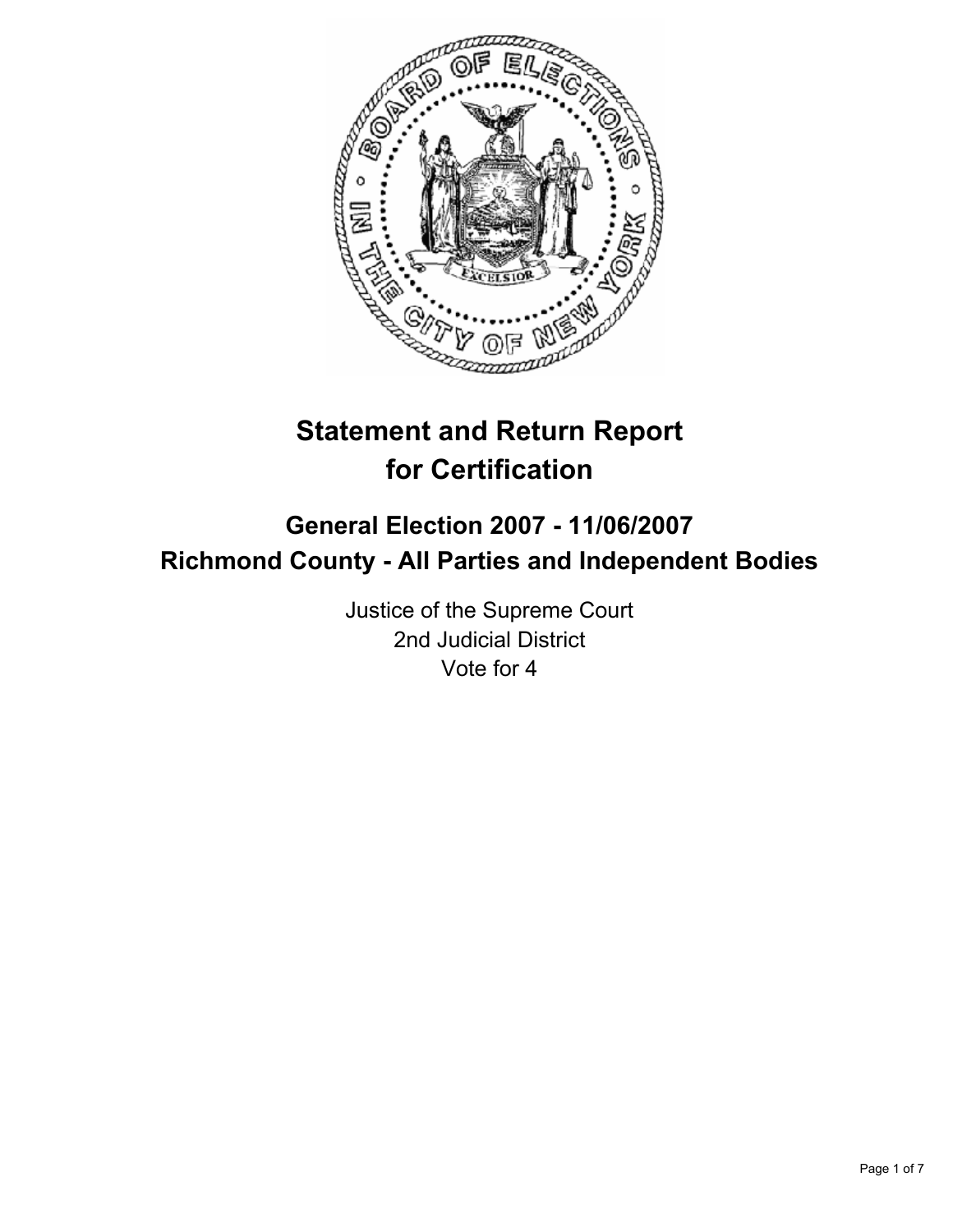

| PUBLIC COUNTER                 | 5,246  |
|--------------------------------|--------|
| <b>EMERGENCY</b>               | 0      |
| <b>ABSENTEE/MILITARY</b>       | 352    |
| <b>AFFIDAVIT</b>               | 36     |
| <b>Total Ballots</b>           | 5,634  |
| L PRISCILLA HALL (DEMOCRATIC)  | 1,613  |
| L PRISCILLA HALL (REPUBLICAN)  | 1,832  |
| PAUL M ATANASIO (CONSERVATIVE) | 739    |
| ALBERT TOMEI (DEMOCRATIC)      | 1,507  |
| ALBERT TOMEI (REPUBLICAN)      | 1,884  |
| DENNIS W HOUDEK (CONSERVATIVE) | 618    |
| LARRY D MARTIN (DEMOCRATIC)    | 1,490  |
| LARRY D MARTIN (REPUBLICAN)    | 1,818  |
| ROSS BRADY (CONSERVATIVE)      | 661    |
| ROBERT J MILLER (DEMOCRATIC)   | 1,511  |
| ROBERT J MILLER (REPUBLICAN)   | 1,825  |
| ROBERT J MILLER (CONSERVATIVE) | 601    |
| BRENDAN LANTRY (WRITE-IN)      | 1      |
| DANIEL LEDDY (WRITE-IN)        | 1      |
| MARIETTA CANNING (WRITE-IN)    | 1      |
| <b>Total Votes</b>             | 16,102 |
| Unrecorded                     | 6,434  |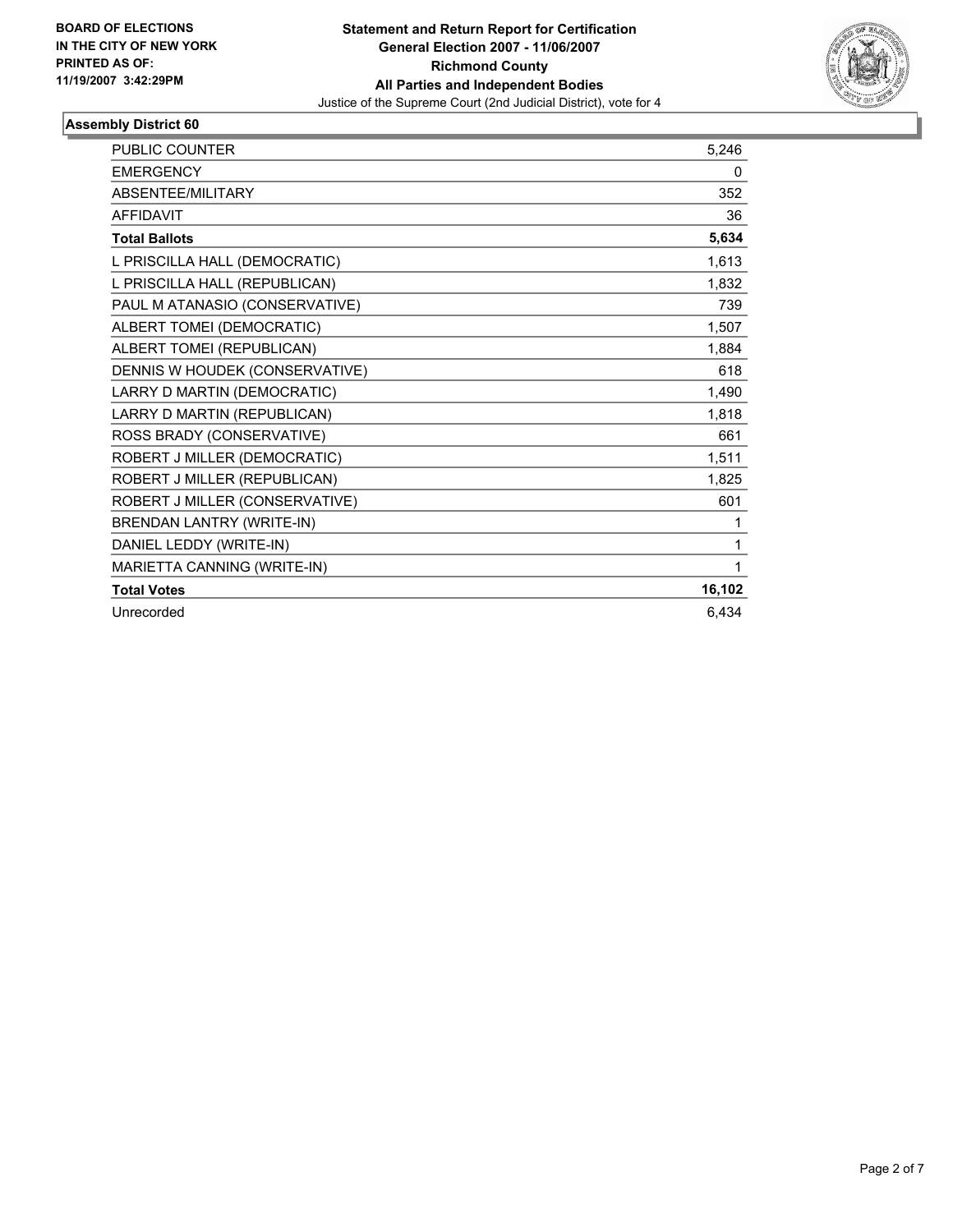

| <b>PUBLIC COUNTER</b>            | 8,403       |
|----------------------------------|-------------|
| <b>EMERGENCY</b>                 | 0           |
| ABSENTEE/MILITARY                | 395         |
| <b>AFFIDAVIT</b>                 | 94          |
| <b>Total Ballots</b>             | 8,892       |
| L PRISCILLA HALL (DEMOCRATIC)    | 4,001       |
| L PRISCILLA HALL (REPUBLICAN)    | 1,934       |
| PAUL M ATANASIO (CONSERVATIVE)   | 916         |
| ALBERT TOMEI (DEMOCRATIC)        | 3,691       |
| ALBERT TOMEI (REPUBLICAN)        | 1,924       |
| DENNIS W HOUDEK (CONSERVATIVE)   | 820         |
| LARRY D MARTIN (DEMOCRATIC)      | 3,714       |
| LARRY D MARTIN (REPUBLICAN)      | 1,907       |
| ROSS BRADY (CONSERVATIVE)        | 857         |
| ROBERT J MILLER (DEMOCRATIC)     | 3,695       |
| ROBERT J MILLER (REPUBLICAN)     | 1,904       |
| ROBERT J MILLER (CONSERVATIVE)   | 773         |
| BARBARA PANEPINTO (WRITE-IN)     | 1           |
| CHRIS NALLEY (WRITE-IN)          | 1           |
| CHRISTOPHER NALLEY (WRITE-IN)    | 1           |
| CHRISTOPHER P. NALLY (WRITE-IN)  | 1           |
| GREG FLOOD (WRITE-IN)            | 1           |
| GREGORY A. FLOOD (WRITE-IN)      | 1           |
| JOHN VITUCCI, JR. (WRITE-IN)     | 1           |
| LEE CANNING (WRITE-IN)           | 1           |
| M. ZAWADA (WRITE-IN)             | 1           |
| MANNY ORTEGA (WRITE-IN)          | 1           |
| MANUEL ORTEGA (WRITE-IN)         | $\mathbf 2$ |
| ROBERT W. OLIVIER JR. (WRITE-IN) | 1           |
| <b>Total Votes</b>               | 26,149      |
| Unrecorded                       | 9,419       |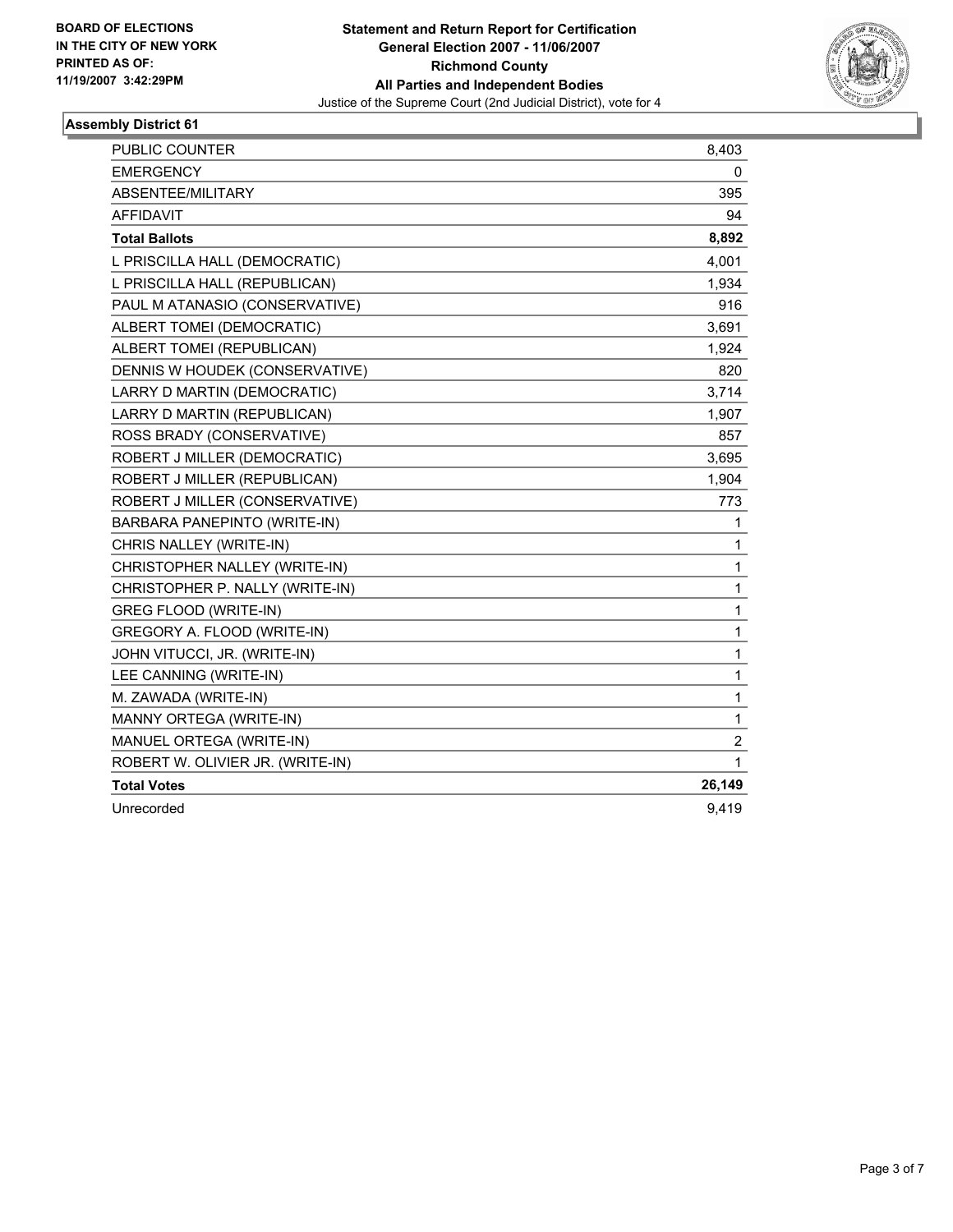

| PUBLIC COUNTER                     | 8,021                   |  |
|------------------------------------|-------------------------|--|
| <b>EMERGENCY</b>                   | 3                       |  |
| ABSENTEE/MILITARY                  | 446                     |  |
| <b>AFFIDAVIT</b>                   | 49                      |  |
| <b>Total Ballots</b>               | 8,519                   |  |
| L PRISCILLA HALL (DEMOCRATIC)      | 1,935                   |  |
| L PRISCILLA HALL (REPUBLICAN)      | 3,184                   |  |
| PAUL M ATANASIO (CONSERVATIVE)     | 1,302                   |  |
| ALBERT TOMEI (DEMOCRATIC)          | 1,888                   |  |
| ALBERT TOMEI (REPUBLICAN)          | 3,282                   |  |
| DENNIS W HOUDEK (CONSERVATIVE)     | 1,095                   |  |
| LARRY D MARTIN (DEMOCRATIC)        | 1,832                   |  |
| LARRY D MARTIN (REPUBLICAN)        | 3,167                   |  |
| ROSS BRADY (CONSERVATIVE)          | 1,133                   |  |
| ROBERT J MILLER (DEMOCRATIC)       | 1,880                   |  |
| ROBERT J MILLER (REPUBLICAN)       | 3,212                   |  |
| ROBERT J MILLER (CONSERVATIVE)     | 1,098                   |  |
| ALEX ZABLOCKI (WRITE-IN)           | 1                       |  |
| ANDREW LANZA (WRITE-IN)            | 1                       |  |
| ANTHONY MAGLIACCA (WRITE-IN)       | 1                       |  |
| BLOOMBERG FOR PRESIDENT (WRITE-IN) | 1                       |  |
| <b>BOB GIGANTE (WRITE-IN)</b>      | 1                       |  |
| <b>JESSE REICHBACH (WRITE-IN)</b>  | 1                       |  |
| L. PRISCILLO HALL (WRITE-IN)       | 1                       |  |
| MARIO DIRE (WRITE-IN)              | $\overline{\mathbf{c}}$ |  |
| RALPH PORZIO (WRITE-IN)            | $\boldsymbol{2}$        |  |
| RON KUBY (WRITE-IN)                | $\overline{2}$          |  |
| TOM BRADY (WRITE-IN)               | 1                       |  |
| TOM WROBESKI (WRITE-IN)            | 1                       |  |
| <b>Total Votes</b>                 | 25,023                  |  |
| Unrecorded                         | 9,053                   |  |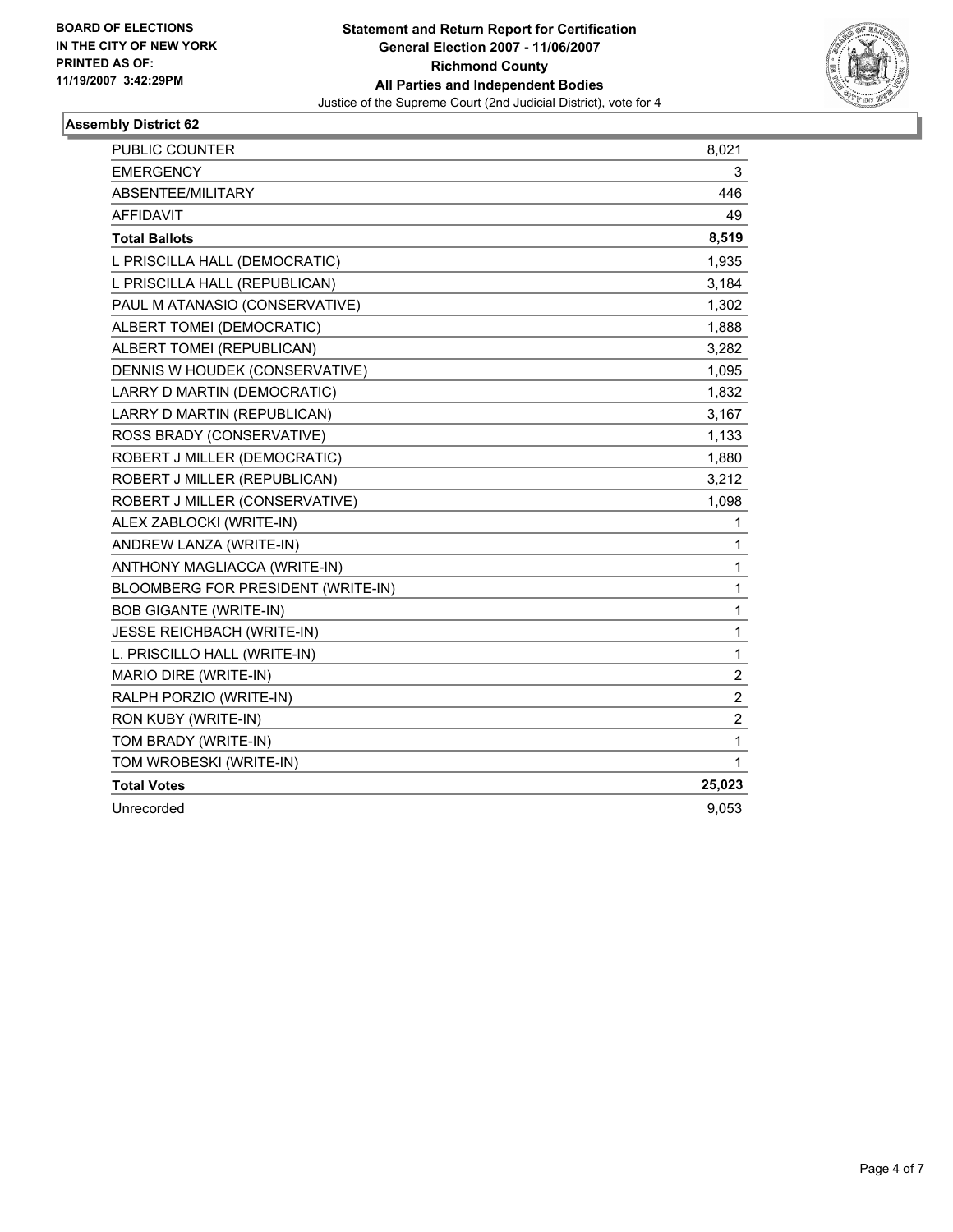

| <b>PUBLIC COUNTER</b>          | 6,699  |
|--------------------------------|--------|
| <b>EMERGENCY</b>               | 0      |
| <b>ABSENTEE/MILITARY</b>       | 413    |
| <b>AFFIDAVIT</b>               | 52     |
| <b>Total Ballots</b>           | 7,164  |
| L PRISCILLA HALL (DEMOCRATIC)  | 2,584  |
| L PRISCILLA HALL (REPUBLICAN)  | 2,156  |
| PAUL M ATANASIO (CONSERVATIVE) | 711    |
| ALBERT TOMEI (DEMOCRATIC)      | 2,495  |
| ALBERT TOMEI (REPUBLICAN)      | 2,201  |
| DENNIS W HOUDEK (CONSERVATIVE) | 614    |
| LARRY D MARTIN (DEMOCRATIC)    | 2,437  |
| LARRY D MARTIN (REPUBLICAN)    | 2,134  |
| ROSS BRADY (CONSERVATIVE)      | 616    |
| ROBERT J MILLER (DEMOCRATIC)   | 2,464  |
| ROBERT J MILLER (REPUBLICAN)   | 2,188  |
| ROBERT J MILLER (CONSERVATIVE) | 589    |
| <b>Total Votes</b>             | 21,189 |
| Unrecorded                     | 7,467  |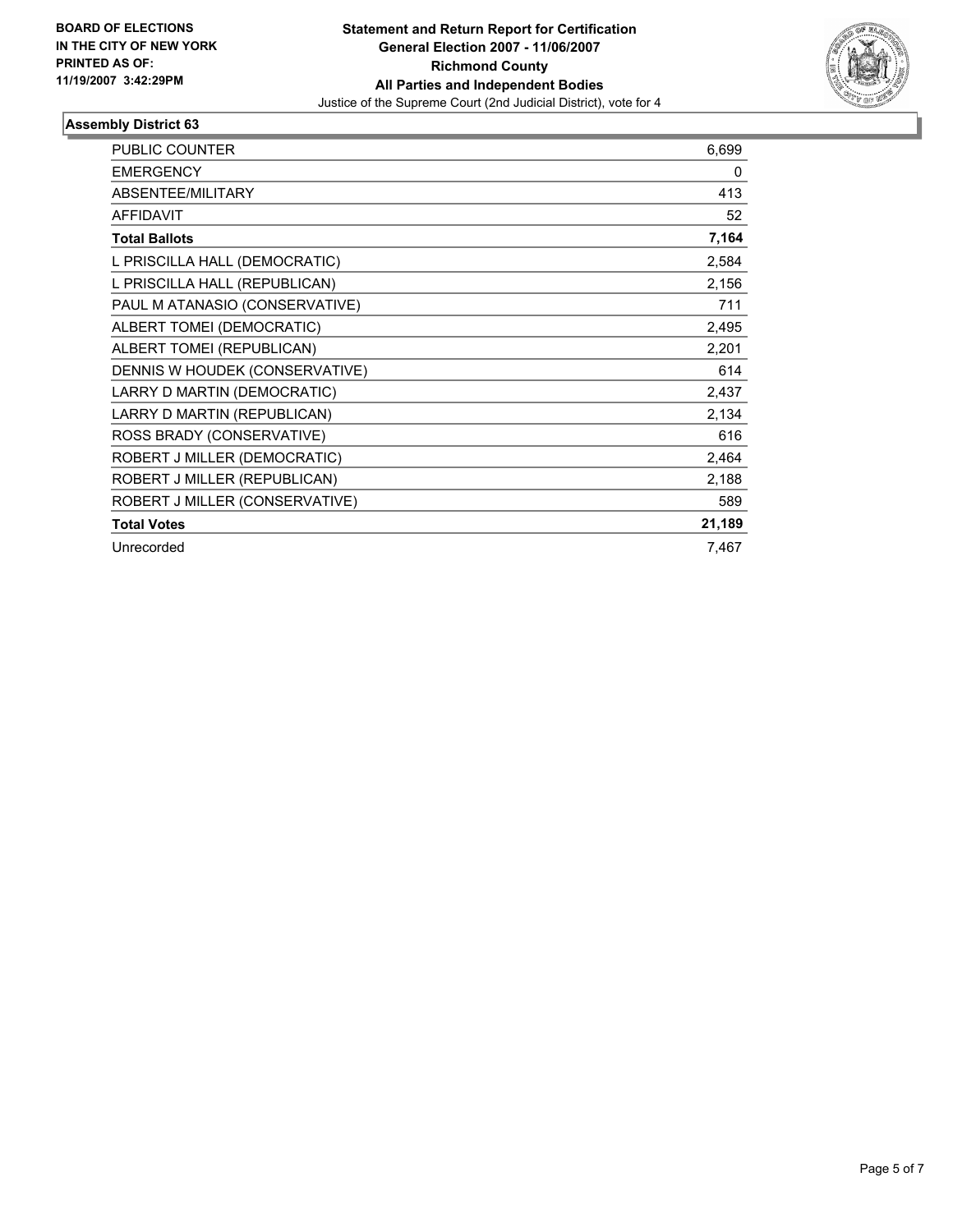

## **Total for Justice of the Supreme Court (2nd Judicial District) - Richmond County**

| <b>PUBLIC COUNTER</b>              | 28,369                  |
|------------------------------------|-------------------------|
| <b>EMERGENCY</b>                   | 3                       |
| ABSENTEE/MILITARY                  | 1,606                   |
| AFFIDAVIT                          | 231                     |
| <b>Total Ballots</b>               | 30,209                  |
| L PRISCILLA HALL (DEMOCRATIC)      | 10,133                  |
| L PRISCILLA HALL (REPUBLICAN)      | 9,106                   |
| PAUL M ATANASIO (CONSERVATIVE)     | 3,668                   |
| ALBERT TOMEI (DEMOCRATIC)          | 9,581                   |
| ALBERT TOMEI (REPUBLICAN)          | 9,291                   |
| DENNIS W HOUDEK (CONSERVATIVE)     | 3,147                   |
| LARRY D MARTIN (DEMOCRATIC)        | 9,473                   |
| LARRY D MARTIN (REPUBLICAN)        | 9,026                   |
| ROSS BRADY (CONSERVATIVE)          | 3,267                   |
| ROBERT J MILLER (DEMOCRATIC)       | 9,550                   |
| ROBERT J MILLER (REPUBLICAN)       | 9,129                   |
| ROBERT J MILLER (CONSERVATIVE)     | 3,061                   |
| ALEX ZABLOCKI (WRITE-IN)           | $\mathbf 1$             |
| ANDREW LANZA (WRITE-IN)            | 1                       |
| ANTHONY MAGLIACCA (WRITE-IN)       | 1                       |
| BARBARA PANEPINTO (WRITE-IN)       | 1                       |
| BLOOMBERG FOR PRESIDENT (WRITE-IN) | 1                       |
| <b>BOB GIGANTE (WRITE-IN)</b>      | $\mathbf 1$             |
| BRENDAN LANTRY (WRITE-IN)          | 1                       |
| CHRIS NALLEY (WRITE-IN)            | 1                       |
| CHRISTOPHER NALLEY (WRITE-IN)      | 1                       |
| CHRISTOPHER P. NALLY (WRITE-IN)    | 1                       |
| DANIEL LEDDY (WRITE-IN)            | 1                       |
| GREG FLOOD (WRITE-IN)              | 1                       |
| GREGORY A. FLOOD (WRITE-IN)        | 1                       |
| JESSE REICHBACH (WRITE-IN)         | 1                       |
| JOHN VITUCCI, JR. (WRITE-IN)       | 1                       |
| L. PRISCILLO HALL (WRITE-IN)       | 1                       |
| LEE CANNING (WRITE-IN)             | 1                       |
| M. ZAWADA (WRITE-IN)               | 1                       |
| MANNY ORTEGA (WRITE-IN)            | 1                       |
| MANUEL ORTEGA (WRITE-IN)           | $\overline{\mathbf{c}}$ |
| MARIETTA CANNING (WRITE-IN)        | $\mathbf{1}$            |
| MARIO DIRE (WRITE-IN)              | $\overline{c}$          |
| RALPH PORZIO (WRITE-IN)            | $\overline{\mathbf{c}}$ |
| ROBERT W. OLIVIER JR. (WRITE-IN)   | 1                       |
| RON KUBY (WRITE-IN)                | $\overline{2}$          |
| TOM BRADY (WRITE-IN)               | 1                       |
| TOM WROBESKI (WRITE-IN)            | 1                       |
| <b>Total Votes</b>                 | 88,463                  |
| Unrecorded                         | 32,373                  |
|                                    |                         |